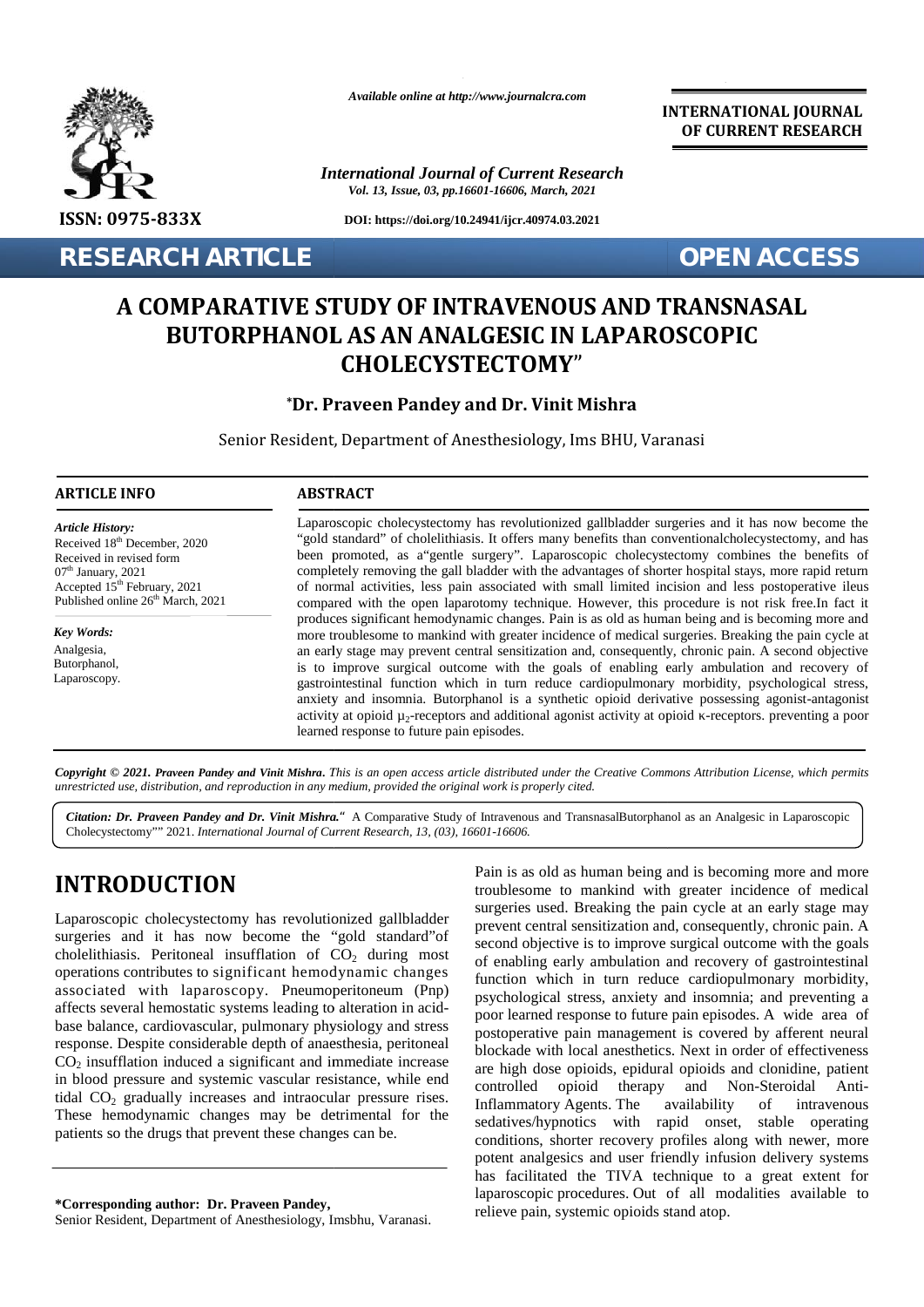Opioids produce analgesia primarily as a result of their agonist effects on opioid receptors in the CNS. The physico-chemical properties of different opioids can result in difference in their pharmacokinetic, pharmacodynamic and side-effect profiles. Though, there are lots of studies including fentanyl as an adjuvant analgesic under TIVA technique, only very few studies have been done with butorphanol. Butorphanol is a synthetic opioid derivative possessing agonist-antagonist activity at opioid µ2-receptors and additional agonist activity at opioid -receptors. The analgesic efficacy of Butorphanol is comparable with that of Morphine, Mepiridine, and other opioids. However, the safety concerns with Butorphanol are much lower compared to other opioids, especially the addiction potential. The 14 years of safe and effective use of Butorphanol injection make Butorphanol the 'drug of choice' in a number of painful conditions. In recent years, nasal drug delivery systems emerged as a suitable alternative for the common route of intravenous and oral dosing. Nasal administration may offer advantages such as ease of administration, rapid onset and patient control. It bypasses gastrointestinal and hepatic presystemic elimination and is applicable in patients with nausea and vomiting. Nasal drug delivery provides prompt onset of action which is one of the primary objectives in treating acute pain episodes. Butorphanol nasal spray is formulated with the aim of better patient acceptance without compromising its therapeutic efficacy.

# **Aims and Objective**

To compare the efficacy of i.v.butorphanol and transnasal butorphanol as an analgesic in Laparoscopic cholecystectomy. Advantages of nasal butorphanol. Effect of butorphanol on hemodynamic parameters.

# **MATERIAL AND METHODS**

**Study Type**:Observational

**Study Design**:Prospective observational cohort Study

**Study Setting**: Department of Anesthesiology, BHU, Varanasi

# **Sample Size**: 60 patients

The study was approved by the Ethical Committee of the hospital. A written informed consent was obtained from all the patients before the day of surgery. The patients were subjected to detailed clinical examination and routine investigations to exclude any systemic disorder.

# **Exclusion Criteria**

- Hypersensitivity to the drug
- Elderly patients (age >60 yrs)
- Hepatic impairment
- Renal impairment
- Head injury and CNS depression

**Study Procedure:** All patients were premedicated with tab alprazolam 0.5mg and tab ranitidine 150mg orally in night before surgery and again two hour before surgery.

Patients were allotted to two random group:-

Group 1 received 2 mg butorphanoli.v. at the time of premedication

Group 2 received 2 mg butorphanol i.e. 2 puff of intranasal butorphanol

In the operation theatre monitors showing heart rate, ECG, NIBP,  $SpO<sub>2</sub>$  and EtCO<sub>2</sub> were connected and baseline readings were recorded. Patients in group 1 were given intravenous butorphanol 2 mg, glycopyrrolate 0.2mg and ondensetron 4mg before induction of anaesthesia. In group 2 patients were given 2 mg i.e. 2 puff of intranasal butorphanol 30 min before induction After preoxygenating the patients were induced with injection propofol 2mg/kg. Tracheal intubation was done after using vecuronium in dose of 100µg/kg body weight. Anaesthesia was maintained with oxygen,  $N_2O$ , isoflurane and butorphanoli.v. 1 mg or intranasal butorphanol 1 puff given when VAS score more than 5.

# **Drugs used**

# **Intervenous and Transnasal Butorphanol**

**Intranasal Butorphanol:** Ringer lactate as i.v. fluid was administered at the rate of  $15$ ml/kg  $1<sup>st</sup>$  hour followed by 7.5ml/kg/hr till the end of surgery to all patients. The parameters to be observed would include heart rate, systolic, diastolic blood arterial blood pressure, visual analog score (VAS), ramsay sedation score. The heart rate, systolic, and diastolic blood pressure would be observed just before induction, after induction, at time of skin incision, 5, 10 min of pneumoperitoneum after release of pneumoperitoneum, after reversal from general anesthesia, 5min and finally 20 min after shifting to post anaesthesia care unit (PACU). Visual analog score, ramsay sedation score were measured at time of reversal and in the post anesthesia care unit. After surgery anaesthesia was reversed, neostigmine and glycopyrrolate in the dose of 50 µg/kg and 10µg/kg respectively were given for adequate neuromuscular recovery. Patients and the surgeon were blinded about the specific nature of drug being used in a particular patient (i.v.butorphanol and transnasalbutorphanol) but at the end of procedure it was explained.

All the patients were transferred to postanaesthesia care unit (PACU) after completion of satisfactory reversal. In the postoperative period any event of nausea and vomiting was recorded.

# **Parameters observed**

- Heart rate
- Blood pressure(systolic and diastolic)
- VAS score
- Ramsay sedation score

**Statistical Analysis:**The mean and standard deviation (SD) of the parameters studied during observation period were calculated for two treatment groups and compared by student T test. Intra group comparison was done with Paired t-test. The critical value of 'P' indicating the probability of significant difference, was taken as <0.05 for comparisons.

**Observation:** Patients were assigned randomly to two groups of 30 patients each. Group I and Group II were maintained on i.v.butorphanol and transnasalbutorphanol respectively. The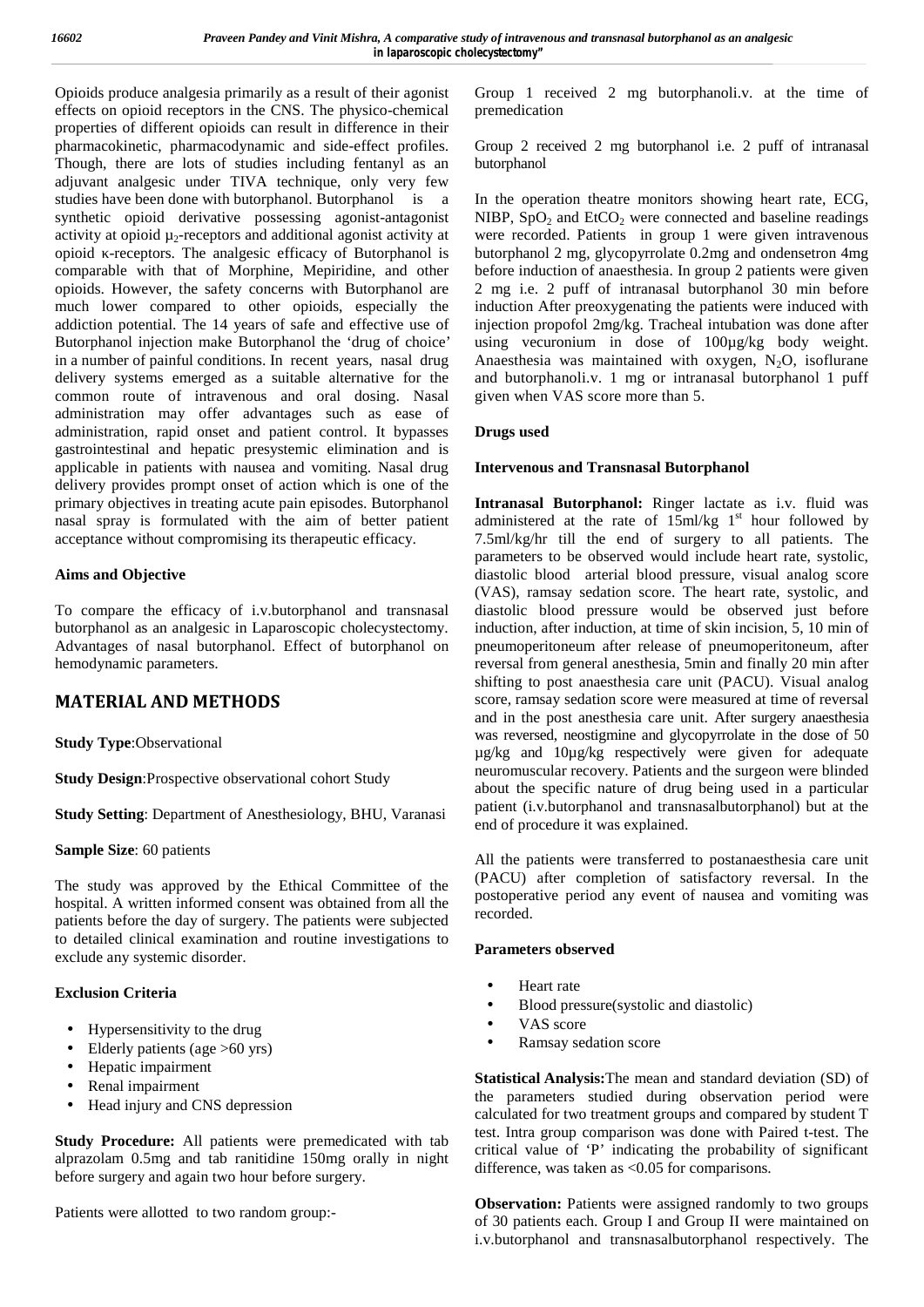minimum age in group I (i.v.butorphanol group) was 20 yr and maximum age was 62 yr. not significant (Table 1).

**Table 1. Age distribution**

| Group   | Mean Age (Yrs)  | $t$ -value $p$ -value |       |  |
|---------|-----------------|-----------------------|-------|--|
| Group 1 | $36.07 + 5.529$ | 0.131                 | 0.896 |  |
| Group 2 | $36.27 + 6.068$ |                       |       |  |

#### **Hemodynamic Parameters**

**Table-2 Mean Heart Rate (Beats per minute) at various time intervals in both groups:** Table 5 shows patient's heart rate at different time intervals in both the groups. The patient's heart rate was observed preinduction ( HR\_0), at the time of intubation ( HR\_1), at skin incision (HR\_2), 5 min after pneumoperitoneum (HR\_3), 10 min after pneumoperitoneum (HR\_4), after release of pneumoperitoneum (HR\_5), after reversal (HR\_6), 5 min after shifted to PACU (HR\_7) and 20 min after shifted to PACU (HR\_8). In group I preinduction minimum and maximum heart rate was 63/min and 90 /min respectively with mean of  $80.17\frac{1}{2}7.231$ . At the time of reversal minimum and maximum heart rate was 88/min and 94/min respectively with mean of  $79.17\frac{137}{137}$ . In group II preinduction minimum and maximum heart rate was 66/min and 95/min respectively with mean of  $79.53\overline{)7.995}$ . At the time of reversal minimum and maximum heart rate was 68/min and 90/min respectively with mean of  $79.93\frac{1}{6.617}$ .

In group I at the time of intubation, heart rate was seen with mean value of  $75.83\frac{1}{6.364}$ . In group II, rise in heart rate was seen after intubation and during reversal. In group I at the time of intubation heart rate was seen with mean  $76.37\frac{8.112}{8.112}$ . Paired t – test result shows t=  $-0.283$  and  $p = 0.778$  which was statistically insignificant. At time of skin incision in group I mean heart rate  $74.86\frac{1}{7}$ .14, while in group II it is  $75.20\frac{1}{7}$ .54 with  $t = -0.177$  and  $p = 0.86$  which was statistically insignificant. After 5 minutes of pneumoperitoneum mean heart rate was 79.52 $\{7.628, 79.63\}$  6.886 respectively in group I and group II with t =  $-0.61$  and p =0.951 which was stastitically insignificant. After 10 minutes of pneumoperitoneum mean heart rate was 78.14  $\{7.275, 76.17\}$  7.164 respectively in both group with  $t = 1.052$  and  $p = 0.297$ . Mean heart rate immediately after release of pneumoperitoneum in group-I 76.76 $\{7.477\}$ , in group II 77.73  $\{5.901\}$  with t = -0.557 and p = 0.58. At the time of reversal mean heart rate was  $79.17\frac{27}{37}$ , 79.93 6.697 respectively in both group with  $t = -0.425$  and p  $= 0.673$  which was insignificant. First postoperative (5 min after shifting to PACU) mean heart rate value in both group I and group II respectively were  $77.72\over{1}$ , 091 and  $79.40\over{1}$ , 7.304 with  $t = -0.894$  and  $p = 0.37$ .

Second postoperative (20 min after shifting to PACU) mean heart rate value respectively were  $80.38\frac{1}{6.259}$  79.10 $\frac{1}{6.150}$  in grp 1 and grp 2 with  $t = 0.792$  and  $p = 0.432$ . Both post operative mean heart rate value in grp 1 and grp 2 were compared and statistically significant differences not found. Systolic Blood Pressure (SBP) and diastolic blood pressure (DBP) was measured in preinduction (SBP\_0), preintubation (SBP\_1), at time of skin incision (SBP\_2), 5 min after pneumoperitoneum (SBP\_3), 10 min after pnemoperitoneum (SBP\_4), after release of pneumoperitoneum (SBP\_5), after reversal (SBP\_6), 5min (SBP\_7) and 20 min (SBP\_8) after shifting to postoperative recovery room.

Mean Systolic blood pressure in group I and group II at preinduction period respectively were of  $127.86\frac{12.406}{12.606}$ and 127.87 $\{10.204 \text{ with } t = 0.999, p = -0.002. \text{ Mean}$  diastolic blood pressure in preinduction period were  $76.76\overline{)7.434}$ , 76.07  $\{6.411 \text{ with } t=0.383 \text{ and } p = 0.703\}$ . Mean systolic blood pressure at preintubation in both group respectively were  $121.77\{11.380, 115.34\}$  14.864 with t= -1.867 and p = 0.067. Mean diastolic blood pressure at preintubation were 71.66{ 6.360, 72.43} 5.740 with t = - 0.494 p = 0.623. Mean systolic blood pressure at skin incision were  $123.79\overline{11.047}$ , 122.13 $\{11.959$  respectively with t= 0.553 and p = 0.582. Mean diastolic blood pressure at skin incision  $78.83\frac{1}{1}7.649$ , 77.70 8.272 respectively with t = 0.543 and p = 0.589. Mean systolic blood pressure at after 5 min of pneumoperitoneum are 119.83 $\{13.191, 126.13\}$  9.413 and t = - 2.119, p = 0.038. Mean diastolic blood pressure after 5 min of pneumoperitoneum in both group 78.55 8.441, 77.40 6.926 with t = 0.547, p = 0.568. Mean systolic blood pressure after 10 min of pneumoperitoneum124.38 $\{9.159, 123.87\}$  10.275 t = -1.055, p  $= 0.296$ . Mean diastolic blood pressure after 10 min of pneumoperitoneum were 77.76 $8.223$ , 76.83 $6.869$  with t =0 .470,  $p = 0$ .640. Mean systolic blood pressure after release of pneumoperitoneum were  $124.72\frac{1}{8}$ .176, 127, 17 $\frac{1}{10}$ .296 t = - $1.007$  p = 0.318.

Mean diastolic blood pressure after pneumoperitoneum release in both were  $76.59\overline{5}7.481\overline{7}7.47\overline{5}6.329$  with t = -0.489 p = 0 .627. Mean systolic blood pressure after reversal in both group were 126.66 8.558, 127.40 9.265 with t = -0.320 p = 0.750. Mean diastolic blood pressure after reversal in both group respectively 78.07 8.477, 78.17 5.718 with t = -0.052 p = 0.959. Mean systolic blood pressure 5 min after shifting to postoperative room in both group 1 and 2 125.93  $8.652$ ,  $127.27\frac{124}{124}$  with t = -0.648, p = 0.519 respectively. Mean diastolic blood pressure 5 min after shifting to postoperative room 75.97 6.895, 77.93 7.786 respectively with t = -1.026, p  $= 0.309$ . Mean systolic blood pressure 20 min after shifting to postoperative room were 125.86 8.915, 128.10 7.327 with t =  $-1.055$  p = 0.296.

Mean diastolic blood pressure after 20 min of postoperative shifting were 77.62  $\left\{6.466, 79.13\right\}$  7.186 with t = -0.849, p =0 .399. Arterial oxygen saturation in both group 1 and 2 were observed at preinduction, at the time of intubation, at skin incision , 5 min after pneumoperitoneum, 10 min after pneumoperitoneum, after release of pneumoperitoneum, after reversal 5 min after shifted to PACU, 20 min after shifted to PACU and compared which showed statistically insignificant changes in both group. Ramsay mean sedation score immediately after reversal in two group were  $2.03\overline{)0.325}$ , 2.17 $\frac{1}{379}$  with t = -1.435 and p = 0.157 that is stastistically insignificant. Sedation score was evaluated in the post operative period, 5 min and 20 min after shifting to PACU. Mean sedation score were compared between both groups, no statistically significant difference noted. After reversal mean VAS score in both group mean are  $4.62\{0.622, 4.73\}0.450$ with  $t = -0.799$  and  $p = 0.427$  which was insignificant. Mean VAS score at 5 min of postoperative stay were  $4.62\overline{)0.622}$ , 4.73 $\{0.45 \text{ with } t = -0.799 \text{ and } p = 0.427 \text{ Mean VAS score at } 20$ min of post operative stay in both group were  $4.97\sqrt{0.566}$ , 5.23  $0.679$  with t = -1.643 p = 0.106.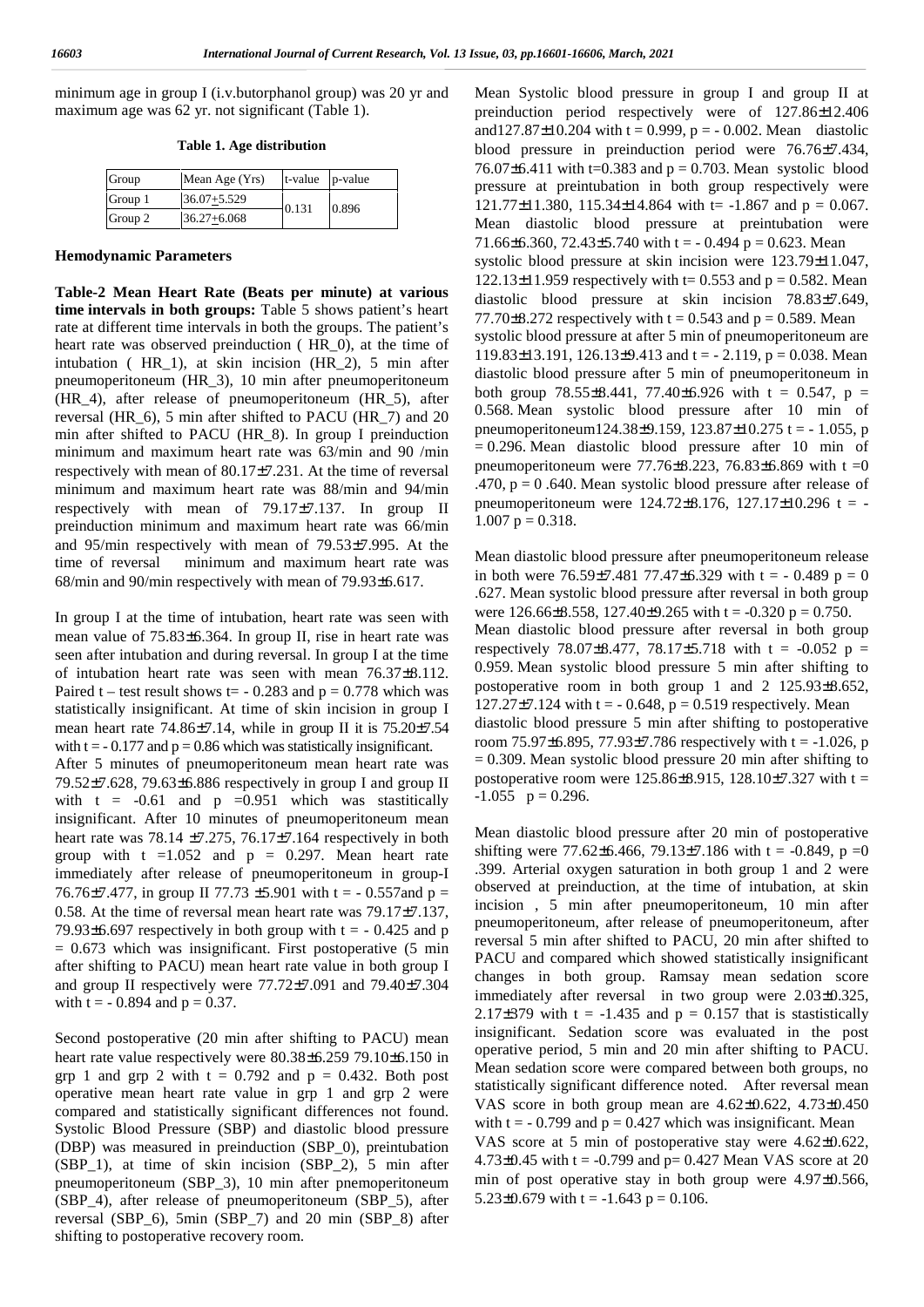| Time interval   | Group $1(n=30)$ | Group $2(n=30)$ | t-value  | p-value |
|-----------------|-----------------|-----------------|----------|---------|
| $HR_0$          | $80.17\{7.231$  | 79.53 7.995     | 0.322    | 0.749   |
| $HR_1$          | 75.83 6.364     | 76.37 8.122     | $-0.283$ | 0.778   |
| HR <sub>2</sub> | 74.86 7.140     | 75.20 7.540     | $-0.177$ | 0.860   |
| HR <sub>3</sub> | 79.52 7.628     | 79.63 6.886     | $-0.061$ | 0.951   |
| HR 4            | 78.14 7.225     | 76.17 7.164     | 1.052    | 0.297   |
| $HR_5$          | 76.76 7.477     | 77.73 5.901     | $-0.557$ | 0.580   |
| HR <sub>6</sub> | 79.17 7.137     | 79.93 6.617     | $-0.425$ | 0.673   |
| <b>HR</b> 7     | 77.72 7.091     | 79.40 7.304     | $-0.894$ | 0.375   |
| HR 8            | $80.38\,6.259$  | 79.10 6.150     | 0.792    | 0.432   |

#### **Table 2. Mean Heart Rate (Beats per minute) at various time intervals in both groups**

#### **Table 3. Mean Systolic Blood Pressure at various time interval in both group**

| Time interval | Group $1(n=30)$ | Group $2(n=30)$ | t-value  | p-value |
|---------------|-----------------|-----------------|----------|---------|
| SBP 0         | 127.86 12.406   | 127.87 10.204   | $-0.002$ | 0.999   |
| SBP 1         | 115.34 14.864   | 121.77 11.380   | $-1.867$ | 0.067   |
| SBP 2         | 123.79 11.047   | 122.13 11.959   | 0.553    | 0.582   |
| SBP 3         | 119.83 13.191   | 126.13 9.413    | $-2.119$ | 0.038   |
| SBP 4         | 124.38 9.159    | 123.87 10.275   | 0.202    | 0.841   |
| SBP 5         | 124.72 8.176    | 127.17 10.296   | $-1.007$ | 0.318   |
| SBP 6         | 126.66 8.558    | 127.40 9.265    | $-0.320$ | 0.750   |
| SBP 7         | 125.93 8.652    | 127.27 7.124    | $-0.648$ | 0.519   |
| SBP 8         | 125.86 8.915    | 128.10 7.327    | $-1.055$ | 0.296   |

#### **Table 4. Mean Diastolic Blood Pressure at various time interval in both groups**

| Time interval | Group $1(n=30)$ | Group $2(n=30)$ | t-value  | p-value |
|---------------|-----------------|-----------------|----------|---------|
| DBP 0         | 76.76 7.434     | 76.07 6.411     | 0.383    | 0.703   |
| DBP 1         | 71.66 6.360     | 72.43 5.740     | $-0.494$ | 0.623   |
| DBP 2         | 78.83 7.649     | 77.70 8.272     | 0.543    | 0.589   |
| DBP 3         | 78.55 8.441     | 77.40 6.926     | 0.574    | 0.568   |
| DBP 4         | 77.76 8.223     | 76.83 6.869     | 0.470    | 0.640   |
| DBP 5         | 76.59 7.481     | 77.47 6.329     | $-0.489$ | 0.627   |
| DBP 6         | 78.07 8.477     | 78.17 5.718     | $-0.052$ | 0.959   |
| DBP 7         | 75.97 6.895     | 77.93 7.786     | $-1.026$ | 0.309   |
| DBP 8         | 77.62 6.466     | 79.1317.186     | $-0.849$ | 0.399   |

### **Table 5. Mean value of SpO<sup>2</sup> (Arterial Oxygen Saturation) at various time interval in both group**

| Time interval     | Group $1(n=30)$ | Group $2(n=30)$ | t-value  | p-value |
|-------------------|-----------------|-----------------|----------|---------|
| SPO20             | 97.211.902      | 97.231.817      | $-0.118$ | 0.906   |
| $SPO2_1$          | 99.93 258       | 100.00 000      | $-1.465$ | 0.148   |
| SPO2 <sub>2</sub> | 99.863.581      | 100.00 000      | $-1.301$ | 0.199   |
| SPO2 <sub>3</sub> | 100.00 000      | 100.00 000      |          |         |
| SPO24             | 100.00 000      | 100.00 000      |          |         |
| SPO2 5            | 100.00 000      | 100.00 000      |          |         |
| SPO2 <sub>6</sub> | 97.38 1.237     | 97.87 507       | $-1.992$ | 0.051   |
| SPO2 7            | 96.933.371      | 96.00 \ .000    | 13.735   | 0.000   |
| SPO28             | 96.76 689       | 97.00 \ .000    | $-1.918$ | 0.060   |

#### **Table 6. Comparison of Sedation score during postoperative period between two group**

| Time interval | Group $1(n=30)$                     | Group $2(n=30)$                     | t-value  | p-value |
|---------------|-------------------------------------|-------------------------------------|----------|---------|
| Sedation 6    | 2.031.325                           | 2.173.379                           | $-1.435$ | 0.157   |
| Sedation 7    | $2.00\frac{1}{2}$ .000 <sup>a</sup> | $2.00\frac{1}{2}$ .000 <sup>a</sup> |          |         |
| Sedation 8    | $2.00\frac{1}{2}$ .000 <sup>a</sup> | $2.00\frac{1}{3}$ .000 <sup>a</sup> |          |         |

#### **Table 7. Comparison of VAS score between the two group in post operative period**

| Time interval | Group $1(n=30)$ | Group 2 $(n=30)$ | t-value  | p-value |
|---------------|-----------------|------------------|----------|---------|
| VAS 6         | 4.621.622       | 4.731.450        | $-0.799$ | 0.427   |
| VAS 7         | 4.621.622       | 4.731.450        | $-0.799$ | 0.427   |
| VAS 8         | 4.97 566        | 5.231.679        | $-1.643$ | 0.106   |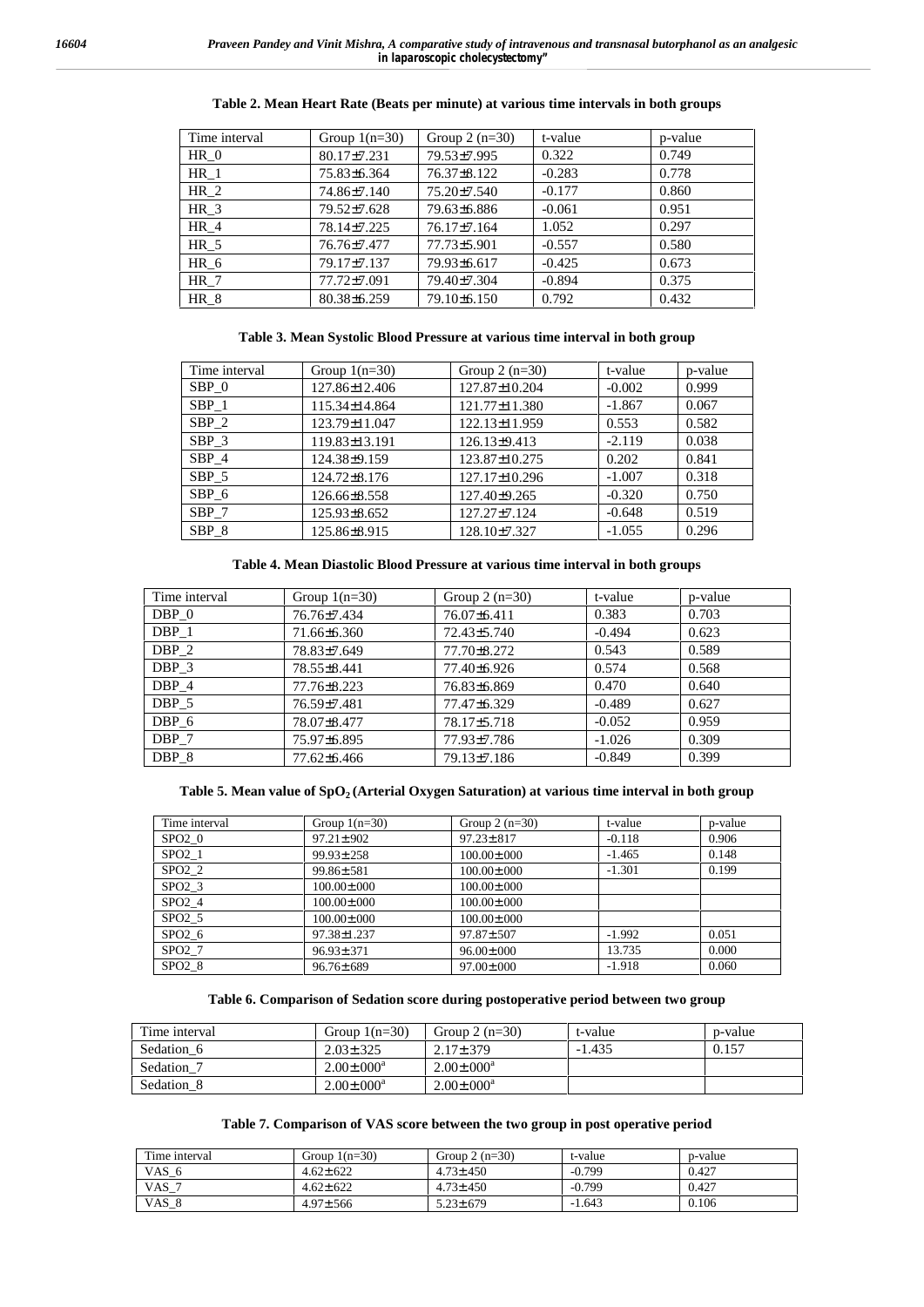# **DISCUSSION**

Laparoscopic surgery (Mattioli *et al.,* 2002) involves abrupt hemodynamic changes owing to  $CO<sub>2</sub>$  pneumoperitoneum (Menes, 2000), increased intra-abdominal pressure and positioning during this procedure. The study was performed in 60 patients of ASA physical status I and II divided randomly into two groups. Group I received injection butorphanol intravenous while group II received transnasal butorphanol spray. In both groups preinduction heart rate, systolic, diastolic arterial blood pressures were taken. Intraoperative and post operative heart rate, systolic and diastolic arterial blood  $\frac{77.72377.091}{72.091}$ , pressure were compared at different time intervals. Postoperative sedation and visual analog score to quantify the pain relief was also included. In our study, in group I we used injection butorphanol 2mgi.v. Change in heart rate (Table 2) and blood pressure (systolic and diastolic) was noted from preinduction to 20 minutes after shifting to postoperative room. In our study group II we used transnasalbutorphanol 2mg i.e. 2 puffs sprayed. The nasal spray formulation is an effective analgesic for the relief of moderate to severe pain such as in upper abdominal laparoscopic, dental, maxillofacial, or other surgical pain. For the marketed therapeutic doses of 1 and 2 mg, clinical studies have indicated that the transnasal preparation is safe and effective with an analgesic efficacy similar injected butorphanol (Abboud *et al*., 1991; Diamond *et al*., 1991; Schwesinger *et al*., 1992). In our study, group 1 heart rate dropped from mean of  $80.17\frac{1}{2}7.231$  preinduction to mean heart rate of  $75.83\frac{1}{6}$  6.364 at preintubation. In group 2 mean heart rate at preinduction phase was  $79.53\overline{7}$ .995, it decreased to  $76.37\frac{1}{8.122}$ . In both group comparing heart rate showed drop but statistically insignificant  $p = 0.749$ . Blood pressure both systolic and diastolic were measured in both group and at preinduction, at preintubation. In group  $1$ SBP status pati mean was  $127.86\frac{12.406}{12.406}$  at preinduction, SBP mean 115.34 $\{14.864$  at preintubation. In group 2 SBP were  $127.87\frac{1}{10.204}$ ,  $121.77\frac{11.380}$  respectively. There was a statistically insignificant drop in blood pressure with  $p = 0.067$ . heart Likewise DBP showed insignificant change.

Hemodynamic parameter heart rate and blood pressure were measured at time of skin incision, after 5, 10 min of pneumoperitoneum and after release of pneumoperitoneum .In  $40\mu\text{g/kg}$ group 1 heart rate noted to be mean of  $74.86\frac{1}{7}$ , 140, 79.52 $\{7.628, 78.14\}$  7.225 and 76.76 $\{7.477$  at time mentioned before. In group 2 mean heart rate recorded were 75.20 7.54079.63 6.886 76.17  $\frac{1}{3}$  7.164 77.73 5.901 at time respectively. Blood pressure recorded at skin incision 5, 10 min of peritoneal insufflations and after release of pneumoperitoneum in both group. In group 1 blood pressure mean were 123.79 11.047, 119.83 13.191, 124.38 9.159,  $124.72\frac{8.176}{8.176}$  and in group 2 systolic blood pressure mean were  $122.13\frac{11.959}{126.13\frac{1}{9.413}$ ,  $123.87\frac{1}{10.275}$  $127.17\frac{10.296}{10.296}$  respectively at time mentioned above. In both group 1 and 2 heart rate was stable intra operative but when both were compared  $p = 0.86, 0.93$  suggesting no statistically significant changes in heart rate noticed in using butorphanol in intravenous and transnasal route. In group 1 SBP dropped at 5 min of pneumoperitoneum but otherwise stable till release of pneumoperitoneum. In group 2 blood pressure were stable till release of pneumoperitoneum. No statistically significant ( $p =$ 0 .582, 0.318 0.8410 .038) variation were noted between both group. Patient in both group were reversed from general

anaesthesia and shifted to post anesthesia care unit for monitoring of haemodynamic parameters and pain. Patients in both group monitored for heart rate and blood pressure changes, sedation and postoperative pain. Mean blood pressure at time reversal from general anesthesia, 5 min after shifting to PACU and finally after 20 min in group 1  $126.66\frac{8.558}{8.558}$ ,  $125.93\{8.652, 125.86\}8.915$ , and in group 2 were 127.40 9.265, 127.27  $\{7.124, 128.10\}$  7.327 respectively. No significant ( $p = 0.750, 0.519, 0.296$ ) difference noted. Mean heart rate in both group respectively at time of reversal, 5 min and 20 min after shifting to PACU were  $79.17\frac{1}{37}$ ,  $77.72\{7.091, 80.38\}$  6.259 and  $79.93\{6.617, 79.40\}$  7.304, with  $p=0$  .673,0.375,0.432 i.e. statistically insignificant.

Visual analog score used to assess the pain felt by patient immediately after recovering from general anesthesia up to 20 min of postoperative period. VAS score of mean in group 1 4.62, 4.62, 4.62, 4.62, 4.97, 4.66 and in group 2 VAS were  $4.73\{450, 4.73\}$ .450, 5.23, 679, p =0.426, 0.187 suggest insignificant difference between two group. Ramsay sedation score to compare the sedation among two group suggest no significant difference. Hence in our study we can assume clinically that butorphanol in two different routes i.e. intravenous and transnasal has no significant difference in quality of analgesia, sedation and haemodynamicchanges. No trial study in this regard was conducted earlier. But patient population being very small so generalization of the results of this study over our population needs more validation.

### **Summary and conclusion**

Randomized comparative study 60 ASA I and II physical status patients, 20 to 65 years of age were allocatted randomly in two groups (intra venous butorphanol and transnasalbutorphanol ) of 30 patients each. The patients were planned for laparoscopic cholecystectomy under general anaesthesia. Patients with history of hypertension, ischemic disease, valvular heart diseases, diabetes, glaucomaHypersensitivity to the drug, Elderly patients (age >60 yrs), Hepatic impairment, Renal impairment Head injury and CNS depression wereexcluded from the study. In group I injection i.v.butorphanol 2 mg was given at the dose of 30 in the premedication. In group II transnasalbutorphanol 2 mg i.e. 2 puffs was spray 20 min prior to induction. Preinduction heart rate, blood pressure was measured. Anaesthesia was induced and vitals at the time of induction were also noted.

After induction heart rate, mean arterial blood pressure was noted at time of skin incision, 5 and 10min of pneumoperitoneum, after release of pneumoperitoneum, after reversal from general anesthesia and finally 5 and 20 minutes after shifting to post anesthesia care unit. In conclusion, we found that in both group haemodynamic parameter like heart rate and blood pressure were stable in each group. All 60 patients were followed up in the post operative recovery room and haemodynamic parameter noted and VAS score assessed to compare the analgesic efficacy of different routes of butorphanol administration in these patients. Ramsay sedation score noted in both group of patients. The observations of our study suggest that butorphanol as such can be used but different route has no significant change in analgesic efficacy and sedation.